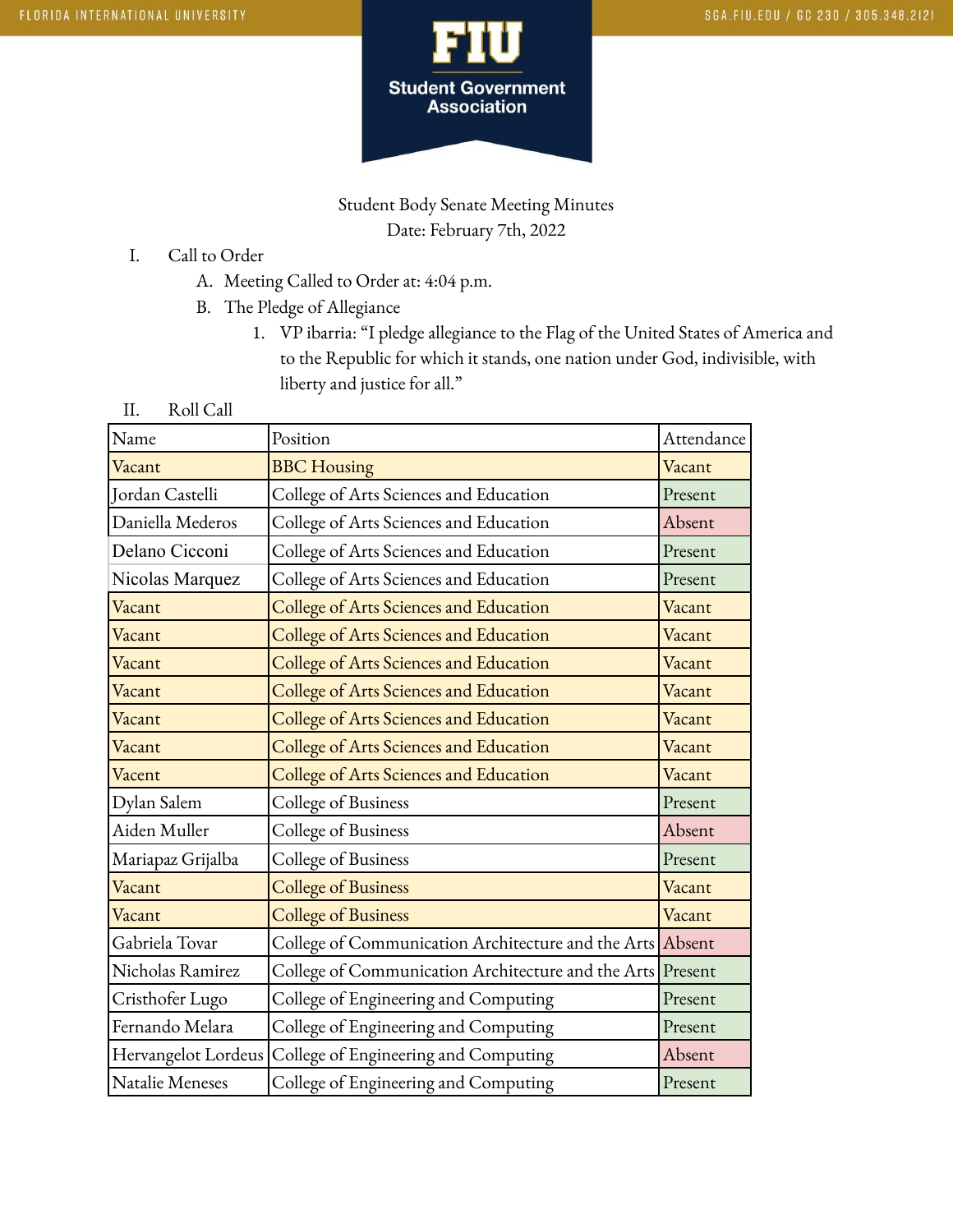| vacant              | College of Hospitality and Tourism Management | Vacant  |
|---------------------|-----------------------------------------------|---------|
| Vacant              | College of Law                                | Vacant  |
| Manuela Jaramillo   | College of Medicine                           | Absent  |
| Joshua Lovo-Morales | College of Nursing and Health Sciences        | Present |
| Tyra Moss           | College of Public Health and Social Work      | Present |
| Joshua Mandall      | Graduate School                               | Absent  |
| Yendy Gonzalez      | Graduate School                               | Absent  |
| Kehinde Alawode     | Graduate School                               | Present |
| Karim Mostafa       | Graduate School                               | Present |
| Sai Kiran Mucharla  | Graduate School                               | Present |
| Jean Rodriguez      | Honors College                                | Absent  |
| John Boris          | Lower Division BBC                            | Present |
| Zoilo Batista       | Lower Division MMC                            | Present |
| Jacob Bharat        | <b>MMC</b> Housing                            | Present |
| Sebastian Aviles    | <b>MMC</b> Housing                            | Present |
| Taylor Sokolosky    | <b>MMC</b> Housing                            | Absent  |
| Vacant              | <b>Online Student</b>                         | Vacant  |
| Alexander Sutton    | School of International and Public Affairs    | Present |
| David Luis          | School of International and Public Affairs    | Present |
| Manuel Soltero      | School of International and Public Affairs    | Present |
| Vacant              | <b>Upper Division BBC</b>                     | Vacant  |
| Vacant              | <b>Upper Division BBC</b>                     | Vacant  |
| Rodrigo Alea        | <b>Upper Division MMC</b>                     | Present |
| Nicholas Pastrana   | <b>Upper Division MMC</b>                     | Present |

- III. Approval of Minutes from Last Meeting
	- A. Senator Castelli moves to approve minutes from last meeting. 1/31/2022, senator Sutton seconds. Motion passes.
- IV. Adoption of the Agenda
	- A. Senator Sutton moves to adopt todays agenda 2/7/2022. Senator castelli seconds. Motion passes.
- V. Invited Speakers
	- A. Delta Tau Delta presentation
- VI. Committee Reports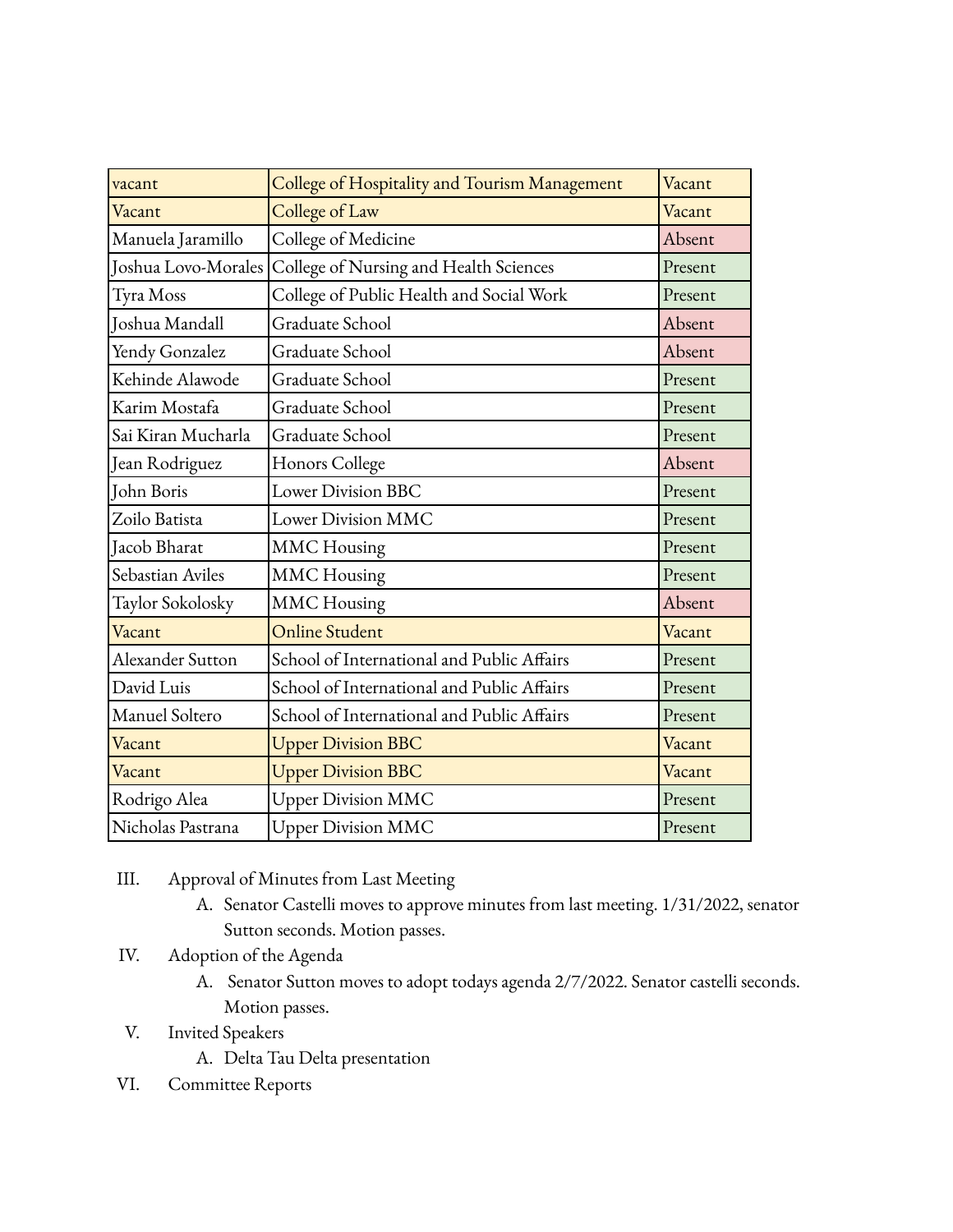- A. Appropriations Committee
	- 1. Well be meeting Wednesday at 4pm and reviewing piece of legislation for appropriating funding for meet your dean event
- B. Graduate and Professional Student Committee
	- 1. Already set up theme for Gradskeller! Its harry potter!
	- 2. Feb  $14<sup>th</sup>$  we'll host a "day of love" with a movie night
- C. University Sustainability and Innovation Committee
- D. Health and Well-Being Committee
	- 1. Tried meeting last week but we need more members in our committee
- E. Student Life and Academic Concerns Committee
	- 1. Met earlier today and discussed food pantry initiative we plan on having later in the semester
- F. Committee on Rules and Administration
	- 1. Met last week and discussed different issues
	- 2. Talked with senate president pastrana for a form on ideas for legislation. This is a good way to address issues that students sometimes do not take to the senators themselves.

## VII. Executive Board Reports

- A. Student Body President
	- 1. Wanted to have an open conversation about governing documents in SGA, if anyone has any prevalent issues we are here to hear you and see what we can do better as an organization.
	- 2. We hope to have a list of proposals for next years group on things that should change, what should NOT change, any everything in between.
	- 3. We see this as a legacy piece for the next individuals who take our places in SGA
- B. Senate President
	- 1. BBC senate will be moved up to feb  $14<sup>th</sup>$  because our athletic director will be here at senate on the 21st
	- 2. If someone submits an application by midnight tonight, they will still be considered for an interview
- C. Senate President Pro-Tempore
	- 1. Food drive will take place in march, I will have more dates next senate
	- 2. If anyone wants to get more involved with the pod tides initiatives , please reach out to me or senator Bharat.
- D. Senate Floor Leader
	- 1. With the confirmations coming up this senate, I encourage everyone to engage in conversation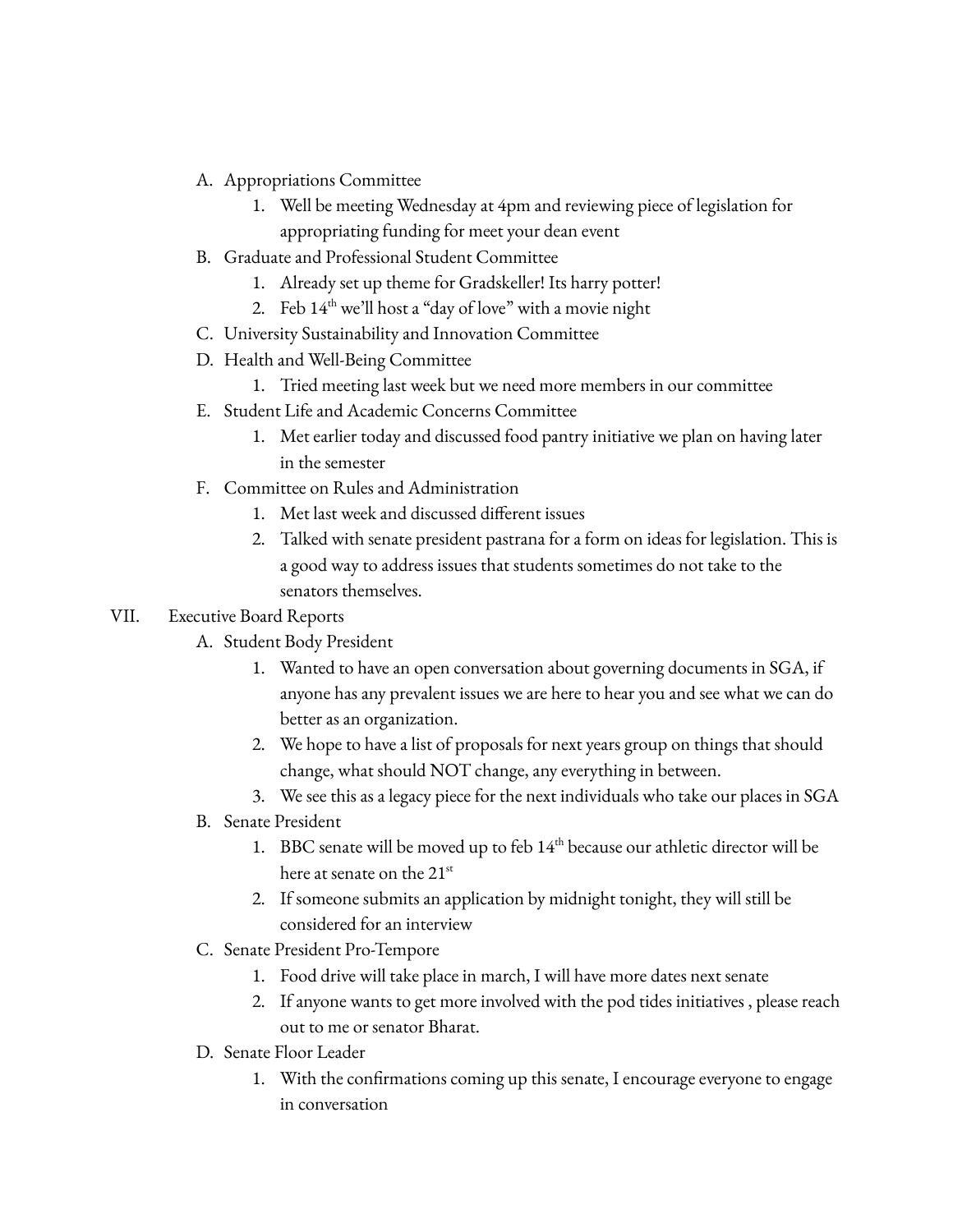- 2. March  $24^{\text{th}}$  is tentative meet your dean event from 5-7pm
- E. Student Body Vice President
	- 1. Working on inititatives to encourage students to come out to any university events. If anyone has any ideas I would love to collaborate please reach out to me!
	- 2. Recharge for finals is coming up, last semester was a huge success and if anyone wants to help with it.
- F. Comptroller
- G. Executive Administrator
- H. Governor of the Biscayne Bay Campus
	- 1. Looking forward to having all of you spend valentines day at the beautiful Biscayne bay campus! If anyone wants a tour or has questions about the campus please reach out!
	- 2. Two people have applied for positions for BBC, if things happen quickly enough we can have them present during senate at BBC
	- 3. Working on events for day on the bay
- I. Chief of Staff
	- 1. SGA banquet will happen this year!
- J. Chief Justice
- VIII. Vetoed Legislation
	- A.
	- IX. Unfinished Business

A.

## X. New Business

- A. Senator Sutton moves to have a 5 minute discussion about the importance of who is in the judicial branch, senate president pastrana seconds, motion passes.
- B. Confirmation of Sebastian Aviles to the position of Chief Justice
	- 1. Senator Sutton moves to extend q&a by 5 minutes, senate president seconds. Motion passes
	- 2. Floor leader Lugo moves to open 10 minute discussion period, senate president Pastrana seconds. Motion passes.
	- 3. Floor leader lugo moves to close discussion, senator luis seconds. Motion passes
	- 4. Senator luis moves to vote by roll call, senator Sutton seconds, motion passes

| Name            | Position                               | Attendance    |  |
|-----------------|----------------------------------------|---------------|--|
| Vacant          | <b>BBC</b> Housing                     | <b>Vacant</b> |  |
| Jordan Castelli | College of Arts Sciences and Education | $P$ resent    |  |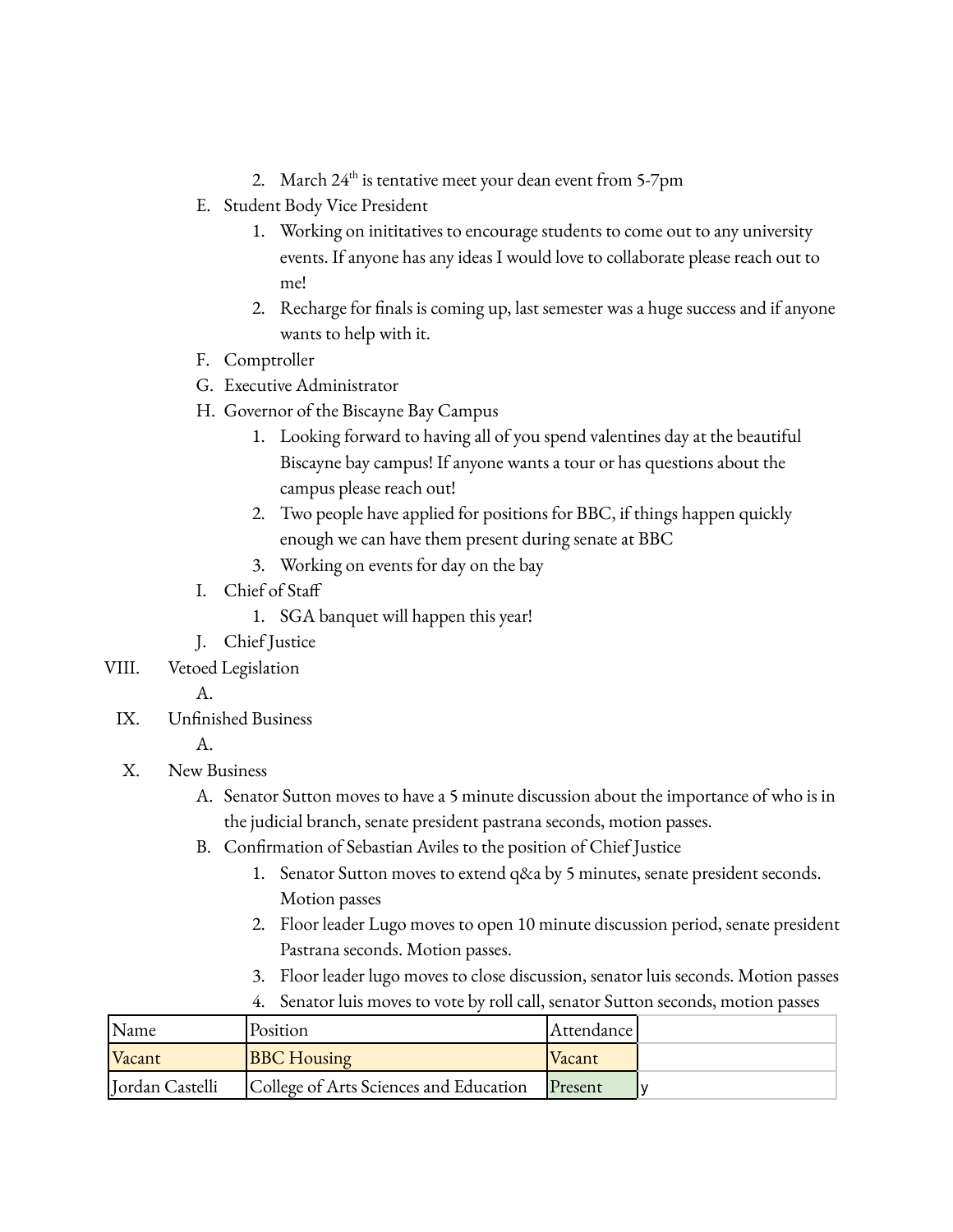| Daniella Mederos              | College of Arts Sciences and Education                | Absent  |                                           |
|-------------------------------|-------------------------------------------------------|---------|-------------------------------------------|
| Delano Cicconi                | College of Arts Sciences and Education                | Present | у                                         |
| Nicolas Marquez               | College of Arts Sciences and Education                | Present | у                                         |
| Vacant                        | College of Arts Sciences and Education                | Vacant  |                                           |
| Vacant                        | College of Arts Sciences and Education                | Vacant  |                                           |
| Vacant                        | College of Arts Sciences and Education                | Vacant  |                                           |
| Vacant                        | College of Arts Sciences and Education                | Vacant  |                                           |
| Vacant                        | College of Arts Sciences and Education                | Vacant  |                                           |
| Vacant                        | College of Arts Sciences and Education                | Vacant  |                                           |
| Vacent                        | College of Arts Sciences and Education                | Vacant  |                                           |
| Dylan Salem                   | College of Business                                   | Present | у                                         |
| Aiden Muller                  | College of Business                                   | Absent  |                                           |
| Mariapaz Grijalba             | College of Business                                   | Present | у                                         |
| Vacant                        | <b>College of Business</b>                            | Vacant  |                                           |
| Vacant                        | <b>College of Business</b>                            | Vacant  |                                           |
| Gabriela Tovar                | College of Communication Architecture<br>and the Arts | Absent  |                                           |
| Nicholas Ramirez and the Arts | College of Communication Architecture                 | Present | y                                         |
| Cristhofer Lugo               | College of Engineering and Computing                  | Present | У                                         |
| Fernando Melara               | College of Engineering and Computing                  | Present | у                                         |
| Hervangelot<br>Lordeus        | College of Engineering and Computing                  | Absent  |                                           |
| Natalie Meneses               | College of Engineering and Computing                  | Present | у                                         |
| vacant                        | College of Hospitality and Tourism<br>Management      | Vacant  |                                           |
| Vacant                        | College of Law                                        | Vacant  |                                           |
| Manuela<br>Jaramillo          | College of Medicine                                   | Absent  |                                           |
| Joshua                        |                                                       |         |                                           |
| Lovo-Morales                  | College of Nursing and Health Sciences                | Present | у                                         |
| Tyra Moss                     | College of Public Health and Social<br>Work           | Absent  |                                           |
| Joshua Mandall                | Graduate School                                       | Present | abstain for applying for<br>same position |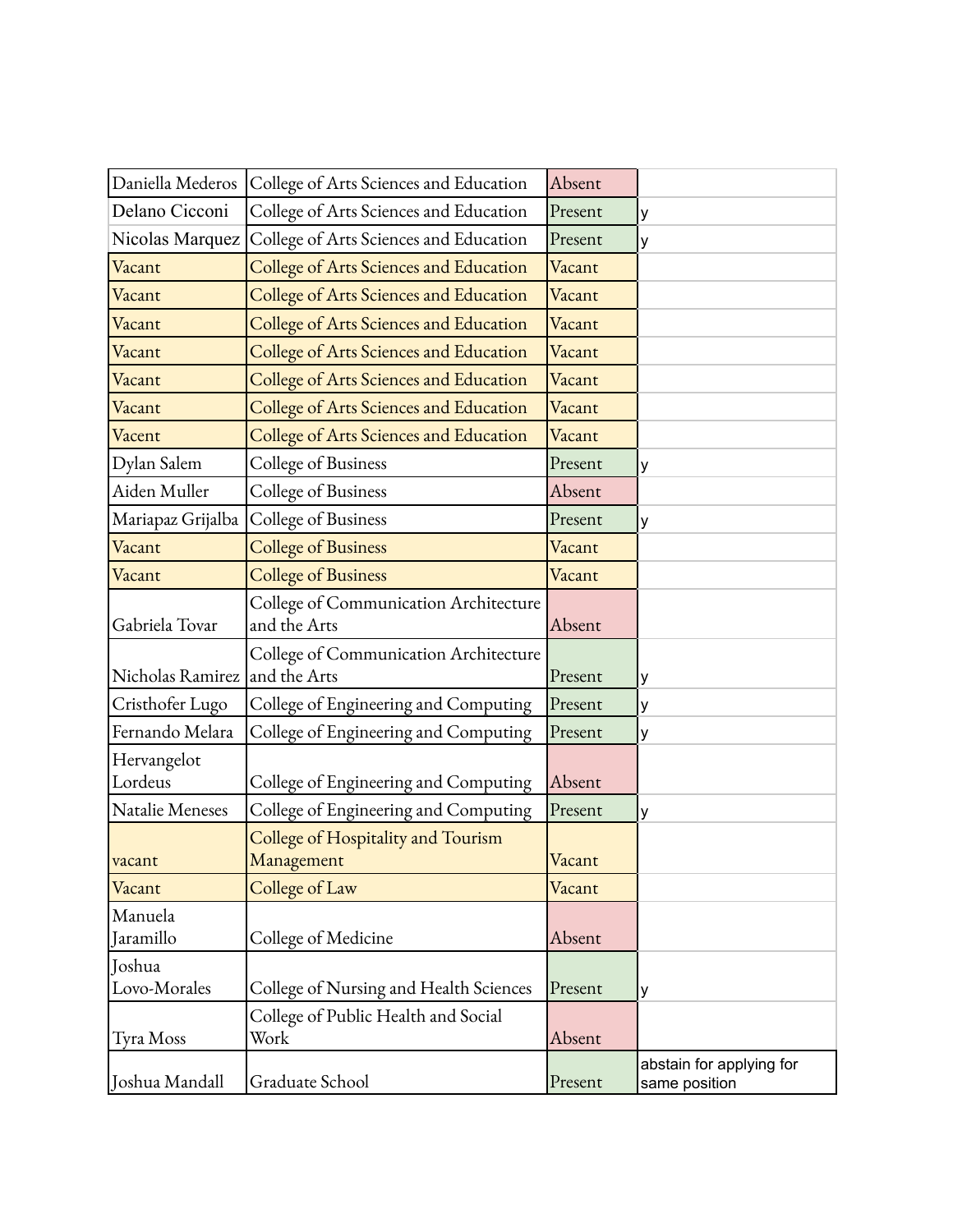| Yendy Gonzalez                         | Graduate School                               | Absent  |          |
|----------------------------------------|-----------------------------------------------|---------|----------|
| Kehinde Alawode Graduate School        |                                               | Present | y        |
| Karim Mostafa                          | Graduate School                               | Present | <b>V</b> |
| Sai Kiran<br>Mucharla                  | Graduate School                               | Present | y        |
| Jean Rodriguez                         | Honors College                                | Present | y        |
| John Boris                             | Lower Division BBC                            | Present | y        |
| Zoilo Batista                          | <b>Lower Division MMC</b>                     | Present | y        |
| Jacob Bharat                           | <b>MMC</b> Housing                            | Present | y        |
| Vacant                                 | <b>MMC</b> Housing                            | Vacant  |          |
| Taylor Sokolosky                       | <b>MMC</b> Housing                            | Absent  |          |
| Vacant                                 | Online Student                                | Vacant  |          |
| Alexander Sutton                       | School of International and Public<br>Affairs | Present | y        |
| David Luis                             | School of International and Public<br>Affairs | Present | y        |
| Manuel Soltero                         | School of International and Public<br>Affairs | Present | y        |
| Vacant                                 | <b>Upper Division BBC</b>                     | Vacant  |          |
| Vacant                                 | <b>Upper Division BBC</b>                     | Vacant  |          |
| Rodrigo Alea                           | <b>Upper Division MMC</b>                     | Present | y        |
| Nicholas Pastrana   Upper Division MMC |                                               |         |          |

22 yays, 0 nays, 1 abstention. Motion passes

- C. Confirmation of Andrew Vazquez to the position of Associate Justice
	- 1. Pro temp Grijalba moves to go into 5 minute q&a, senator luis seconds. Motion passes.
	- 2. Senator Batista moves to go into 5 minute discussion period, senator Sutton seconds. Motion passes
	- 3. Senate president pastrana moves to table vote until next week, senator Sutton seconds. Motion passes.
- D. Confirmation of Tania Patterson to the position of Associate Justice
	- 1. Senator luis moves to extend q&a period by 2 minutes, motion fails